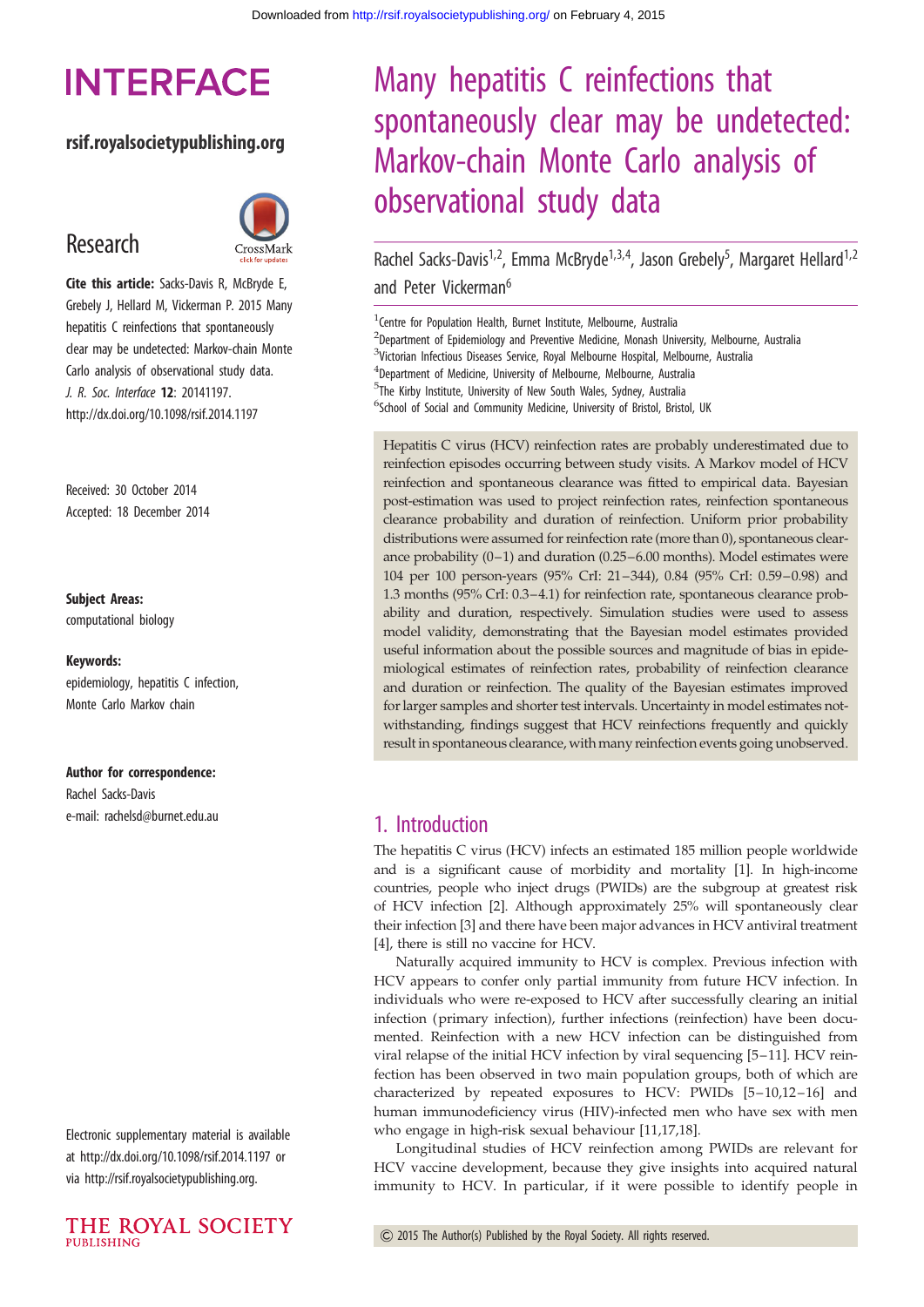$\overline{\phantom{a}}$  2

whom naturally acquired immunity enabled spontaneous clearance after reinfection, the mechanism could be investigated and potentially mimicked in a vaccine [\[19\]](#page-11-0). To date, results from reinfection studies have varied considerably. Reinfection rates that are lower and higher than primary infection rates in the same populations have been reported  $[5,7-10,12-15,20]$  $[5,7-10,12-15,20]$  $[5,7-10,12-15,20]$  $[5,7-10,12-15,20]$  $[5,7-10,12-15,20]$ . Furthermore, a broad range of spontaneous clearance probabilities have been reported (minimum reported value: 0.3; maximum reported value: 1.0) [\[7,8,10,12](#page-11-0) – [15,20](#page-11-0)]. Although variations between populations in the rate of reinfection are expected (depending on the frequency of exposure to HCV), the probability of spontaneous clearance after reinfection is likely to be dependent on the natural immune response to HCV, and not only the frequency of exposure, and can therefore be expected to be more consistent between populations.

We recently showed that variation in the study testing interval may account for much of the observed variation in HCV reinfection studies [[21\]](#page-11-0). This is because reinfections that spontaneously clear can go undetected if the duration of the reinfection is shorter than the testing interval [\[22](#page-11-0)]. Ideally, short testing intervals (potentially shorter than one month) would be used to generate more reliable estimates of reinfection incidence and spontaneous clearance probability. However, it is challenging to follow PWIDs frequently. As a result, in this paper we explore an analytical method (Bayesian post-estimation) for estimating the reinfection rate, reinfection duration and probability of reinfection spontaneous clearance given study data that were collected at wider than optimal testing intervals. Data were from the Networks 2 prospective cohort study of PWIDs, which was a community-based study undertaken in Melbourne, Australia, from 2005 to 2010 and had a median three-monthly testing interval [[5,15,23\]](#page-11-0).

Estimation of key quantities associated with reinfection occurrence and clearance is challenging given typical observational data. In the context of data with test intervals that are on average greater than the duration of spontaneously clearing reinfection, the parameters to be estimated are intimately linked. For example, it is possible that the observed data correspond with a relatively high reinfection rate and short duration of reinfection or a lower reinfection rate and a longer duration of reinfection. This makes it difficult to estimate all three parameters simultaneously. In this paper, in addition to investigating how precisely the parameter values can be estimated given the sparseness of available data, we also use simulation studies to test the method and investigate how short the testing interval would need to be in order to generate precise and accurate estimates for the parameters of interest: reinfection rate, reinfection duration and clearance probability.

# 2. Material and methods

## 2.1. Participants and data collection

The Networks 2 study was an observational cohort study of PWIDs in Melbourne, Australia [\[23\]](#page-11-0). Study participants were recruited from street illicit drug markets, as reported in detail elsewhere [[23](#page-11-0)]. The main recruitment period was 2005 – 2006 and participants were followed until 2010. Participants were followed every three months. Participation was voluntary, and informed consent was obtained from each participant in writing.

At each study visit, participants were bled and tested for anti-HCV antibodies and HCV RNA among other things. Study participants who did not report receiving HCV antiviral treatment and who were classified as being susceptible to reinfection (defined below) and then had at least one subsequent HCV RNA test at any point during the study were eligible for inclusion in these analyses. In total, 252 participants were enrolled in the study,  $25\%$  ( $n = 64$ ) were lost to follow-up and, of the remaining 188 participants, 46 were susceptible to reinfection [\(figure 1\)](#page-2-0). Laboratory methods are described in the electronic supplementary material, appendix.

## 2.2. Study definitions

## 2.2.1. HCV infection and clearance

HCV infection and clearance classifications are illustrated in [figure 1.](#page-2-0) Participants who tested positive for HCV RNA were classified as being infected with HCV, regardless of anti-HCV status. Primary infection was defined by anti-HCV seroconversion. Participants were classified as susceptible to reinfection if they had evidence of spontaneous clearance of HCV infection. This was defined as either testing anti-HCV antibody positive and HCV RNA negative at two consecutive study visits (at least 28 days apart) or, after testing HCV RNA positive, testing HCV RNA negative and then HCV RNA positive where the second appearance of viraemia was genetically distinct from the first. Among those susceptible to reinfection, occurrences of intermittent viraemia—defined as at least one HCV RNA negative test followed by an HCV RNA positive test—were identified. Where possible, HCV viral sequence analysis was used to determine whether the new viraemia was genetically distinct from previous infections (detailed methods in the electronic supplementary material, appendix). A confirmed reinfection was classified as a new episode of HCV viraemia that was genetically distinct from the previous infection (detailed methods in the electronic supplementary material, appendix). Where it was not possible to assess whether the two instances of viraemia were genetically distinct because no sequencing data were available on the initial infection, the term possible reinfection was used. A possible reinfection was classified as a new episode of viraemia that occurred after at least two consecutive negative tests (at least 28 days apart to confirm spontaneous clearance) and was not possible to assess as being genetically distinct from the previous infection. All analyses were performed for confirmed reinfections only and confirmed and possible reinfections combined.

## 2.2.2. Date of first susceptibility to reinfection

Data were included in these analyses from the first time that the participant was classified as susceptible to reinfection. For participants who were susceptible at study entry, this was the date of the baseline visit. For participants who were not susceptible at study entry, this was the first spontaneous clearance date (defined as the midpoint between the last HCV RNA positive test and the first HCV RNA negative test). For analyses that were limited to confirmed HCV reinfections, participants only became susceptible after clearing an infection where it was possible to sequence virus from the first infection. This meant that fewer participants were included in the confirmed reinfection analyses than in the possible reinfection analyses.

# 2.3. Estimates for parameter values calculated using a simple epidemiological approach

The following are simple methods for estimating the parameter values that have commonly been used in epidemiological studies. The date of reinfection was defined as the midpoint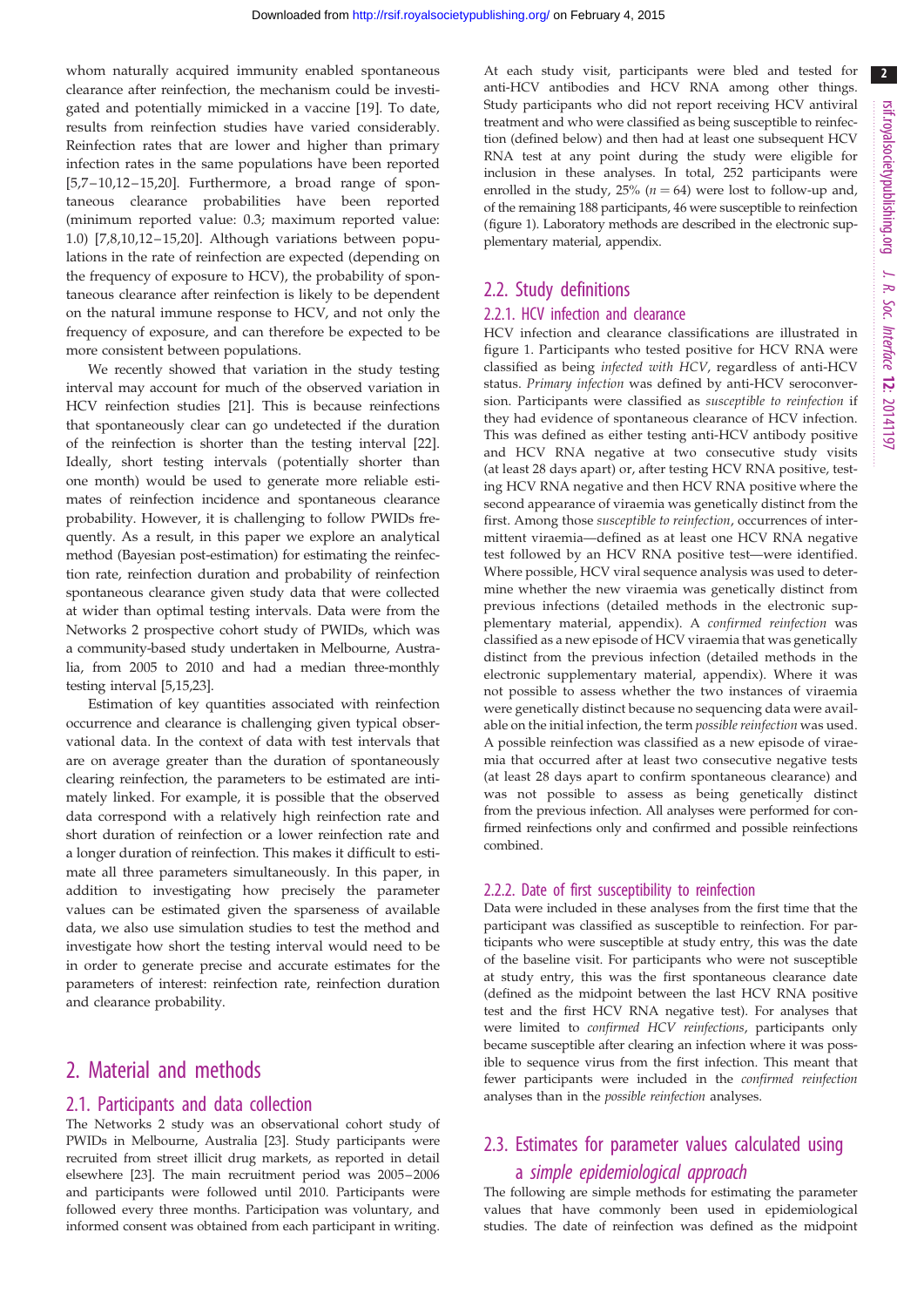<span id="page-2-0"></span>

Figure 1. Flowchart of reinfection classifications.

between the date of the first HCV RNA positive test and the previous HCV RNA negative test. The date of spontaneous clearance was defined as the midpoint between the last HCV RNA positive test and the first HCV RNA negative test. Reinfection rates were taken as the total number of reinfection episodes observed (in some cases there were multiple episodes per participant) divided by the number of person-years (PY) that participants were susceptible to reinfection. Clearance probability was estimated by taking the proportion of reinfection episodes with at least two follow-up tests after the estimated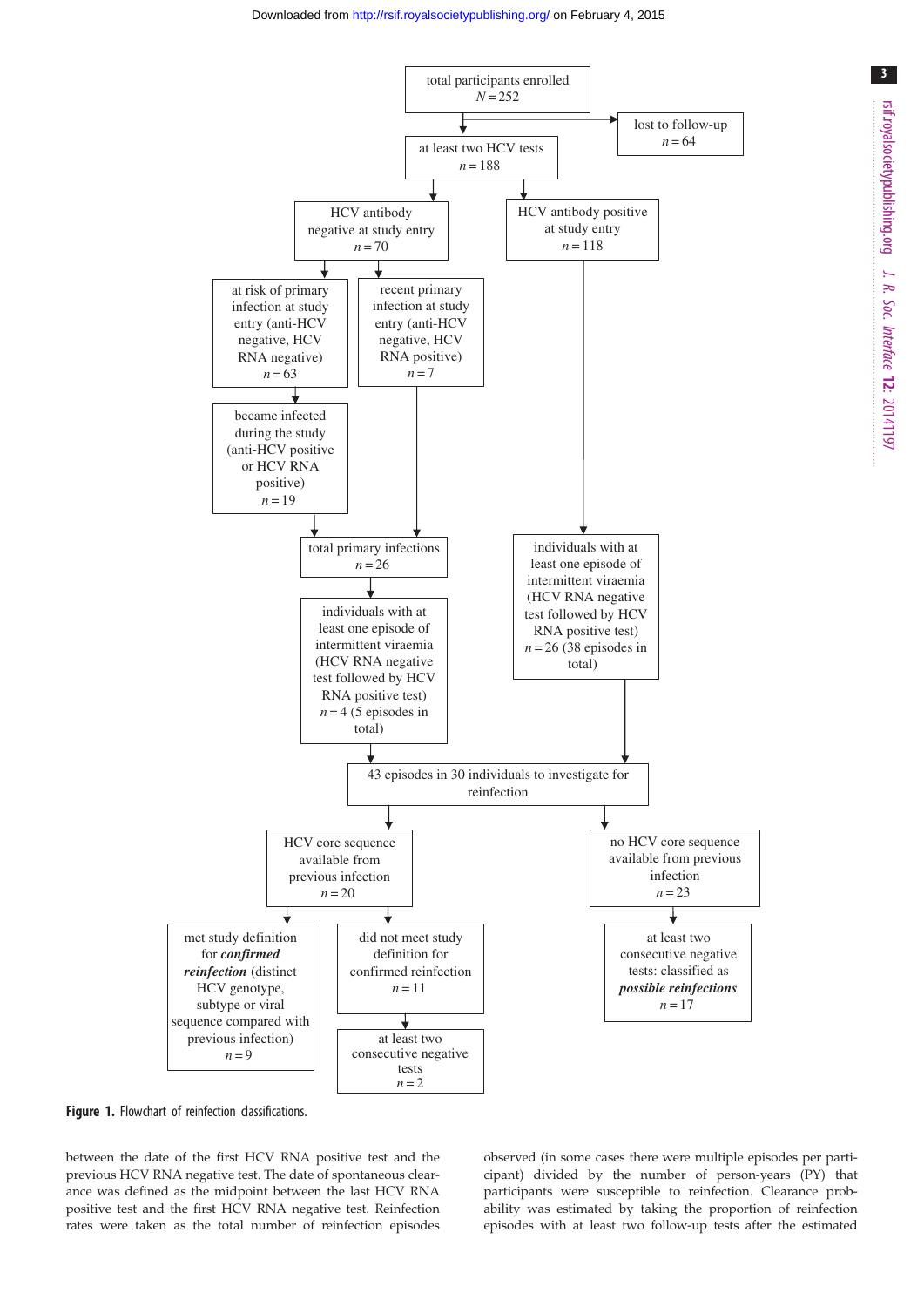<span id="page-3-0"></span>date of reinfection that resulted in spontaneous clearance. Duration of infection was estimated based on those reinfection episodes that resulted in spontaneous clearance. In this study, the estimates computed using this approach were used as a comparison for the model-based estimates.

## 2.4. Model description and assumptions

HCV reinfection and spontaneous clearance were modelled as a homogeneous Markov process consisting of three main states: susceptible (S), acute infection  $(I_A)$  and chronic infection  $(I_C)$ (figure 2). Because there is no blood test to distinguish acute from chronic infection, the transition between acute and chronic states was modelled as a hidden Markov process. The model was adapted from our previous probabilistic individual-based model of HCV reinfection and clearance [[21](#page-11-0)]. Participants were classified as susceptible to reinfection if they had evidence of having previously cleared a HCV infection. Because the observational data were collected over a short time-frame (5 years), it was assumed that those in the susceptible state became reinfected at a constant rate  $(\alpha)$ . Once reinfected participants moved to the acute infection state  $(I_A)$ . From the acute infection state, it was assumed that participants could spontaneously clear (with probability  $\beta$ ), thereby returning to the susceptible state, or their infection could progress to chronicity, state  $I_C$ . The duration of a state with a constant exit rate is distributed exponentially. In order to ensure a plausible distribution for the duration of acute reinfection  $(y)$ , acute infection was divided into two states  $(I_{A1}$  and  $I_{A2}$ ) and participants left each of these states at constant rates  $(2/\gamma)$ ; thus, while the duration of each of the two acute infection states followed an exponential distribution, the combination of the two member states effectively implements a realistic gamma-distributed acute infection duration [\[24\]](#page-11-0).

Thus, the per-month rate of spontaneous clearance was defined as the product of the spontaneous clearance probability and the per-month rate of leaving the second of these acute infection states  $(2\beta/\gamma)$ , whereas the per-month rate of an infection progressing from the acute infection state to the chronic infection state was defined as the product of the chronic infection probability and the per-month rate of leaving the second of these acute infection states  $(2(1 - \beta)/\gamma)$ . Those with chronic infection (state  $I_{\text{C}}$ ) were assumed to remain in that state indefinitely. Because it is not possible to distinguish acute infection from chronic infection based on laboratory data alone, the probability of being in the acute or chronic infection state given that a participant has evidence of infection was determined probabilistically (details in the electronic supplementary material, appendix). The per-month rates of reinfection and clearance were assumed to remain constant throughout and not to be dependent on the number of previous reinfections.

The model is a continuous-time deterministic ordinary differential equation model. The instantaneous rates of change between states  $i$  and  $j$  are summarized in the following instantaneous rate matrix,  $Q_{ii}$ :

$$
Q = \begin{bmatrix} S & I_{A1} & I_{A2} & I_C \\ S & |-\alpha & \alpha & 0 & 0 \\ 0 & \frac{-2}{\gamma} & \frac{2}{\gamma} & 0 \\ I_{A2} & \frac{2\beta}{\gamma} & 0 & \frac{-2}{\gamma} & \frac{2(1-\beta)}{\gamma} \\ 0 & 0 & 0 & 0 \end{bmatrix}
$$

The instantaneous rate matrix,  $Q$ , has the property that  $(d/dt)P(t) = P(t)Q$ , which can then be solved to provide an equation for  $P(t)$ , the transition probability matrix at time, t:  $\overline{P}(t) = e^{t\mathbf{Q}}$ .



**Figure 2.** Model diagram. S: susceptible to reinfection;  $I_{A1}$  and  $I_{A2}$ : acute reinfection;  $I_c$ : chronic reinfection.  $\alpha$ : per-month probability of reinfection = rate of reinfection in reinfections per person-month;  $\beta$ : probability that a reinfection will result in spontaneous clearance;  $\gamma$ : average duration of acute reinfection.

## 2.5. Model-based parameter estimation

A Bayesian approach was used to estimate the unknown parameter values (reinfection rate, average duration of acute reinfection and probability that a reinfection results in spontaneous clearance) from the study observations ([figure 3\)](#page-4-0). In short, the Bayesian framework posits that the inferred probability distribution for the parameters of interest (called the posterior probability distribution and abbreviated to 'posterior') depends on both the study observations and some prior probabilities that have been assigned by the researchers. Prior probability distributions ('priors') are described below. Monte Carlo Markov chain (MCMC) methods were used to calculate a posterior probability distribution of the parameter set  $(\theta = {\alpha, \beta, \gamma})$  and posterior probability distributions for functions of those parameters (the latter are termed marginal posterior probability distributions and abbreviated to 'marginal distribution') [\[25\]](#page-12-0). Marginal distributions were also calculated for the proportion of participants with persistent infections (that is, in the chronic infection state) after 1,2,3, ..., and 10 years. A detailed description of the approach taken, including derivation of transition probability matrices and details of the MCMC methods, is given in the electronic supplementary material, appendix. Point estimates from the Bayesian analysis are median posteriors; 95% credible intervals (CrIs) were also calculated. Bayesian terminology is summarized in the electronic supplementary material, table S1.

#### 2.5.1. Assumptions and priors

Uniform uninformative priors were assigned to the reinfection rate  $(\alpha)$  and probability of spontaneous clearance  $(\beta)$ . The reinfection rate was assumed to be greater than zero and clearance probability was assumed to be between 0 and 1. A uniform prior was assigned to the duration of acute reinfection  $(y)$ , where the average duration of acute reinfection was assumed to be greater than or equal to 7 days and less than six months (within this interval, all possible values for the duration of acute reinfection were considered equally likely). A six-month maximum was imposed because it is known that the majority of primary infections that spontaneously clear do so within six months and observational studies have shown that reinfection is shorter than primary infection [[3,7](#page-11-0)[,26\]](#page-12-0). A 7 day minimum was imposed because this is the shortest reinfection duration that has been observed in chimpanzees; it was observed in three of nine chimpanzees who were reinfected with the same viral genotype as their primary infection [[27](#page-12-0)].

#### 2.5.2. Likelihood calculations

The likelihood of the observed data was calculated by taking the product of the probabilities of the observed state transitions (defined in §2.4) and the observed state transitions. Because it was not possible to determine whether an infected participant was in the acute state or the chronic state on the basis of the observed data, a hidden Markov model was used. The probability of observing a participant in an infected state was taken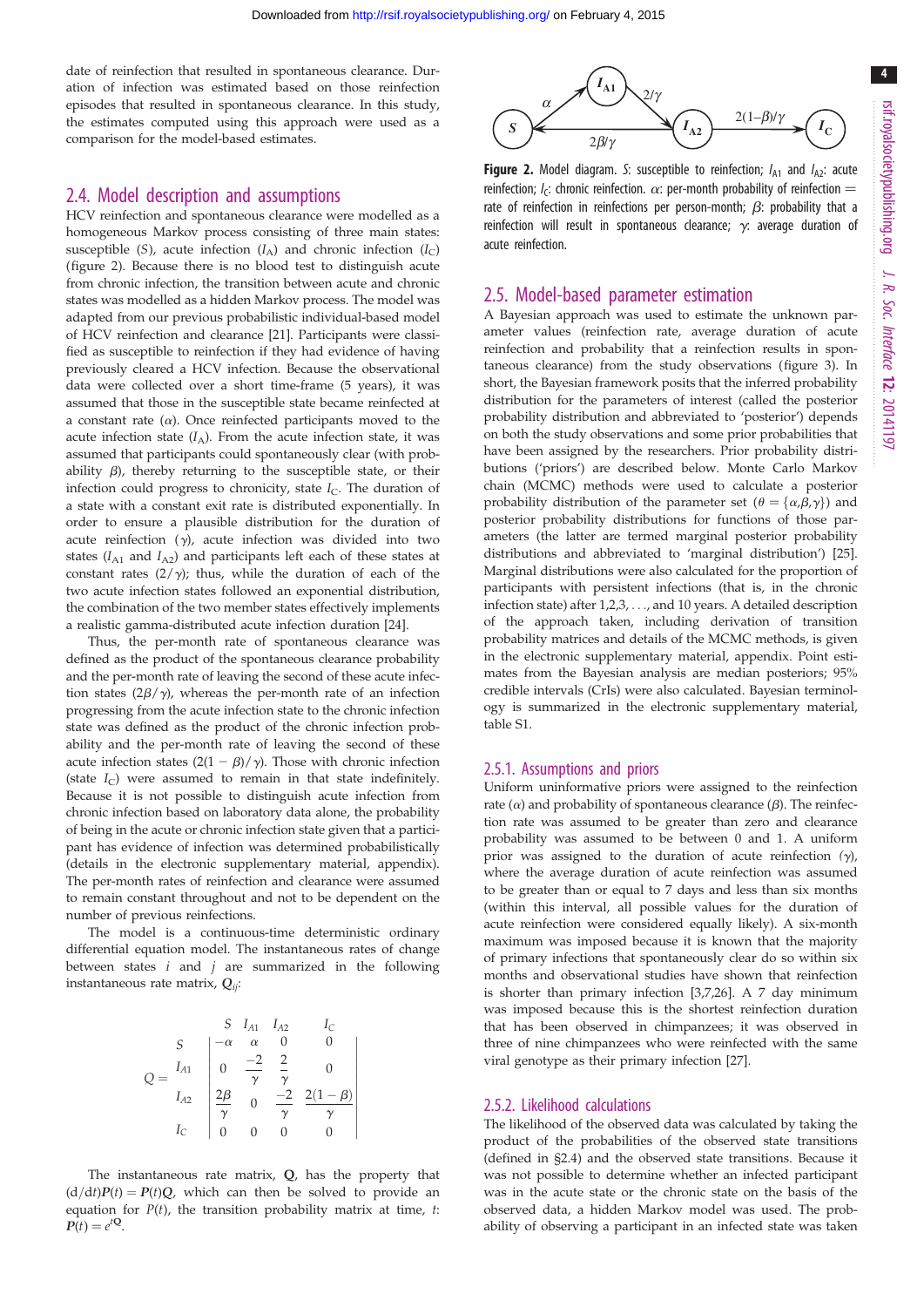<span id="page-4-0"></span>

Figure 3. Schematic showing how Bayesian post-estimation is used on the real Networks data to estimate unknown parameters, and on simulated data with known parameters to assess model adequacy. The true values of the three parameters of interest (reinfection rate, reinfection duration and reinfection spontaneous clearance probability) are unknown in the Networks study sample and in the population from which study participants were recruited (grey shaded region signifies unknown). However, for the simulated data, the model inputs and resulting characteristics of the simulated samples under perfect observation are known and can be compared with the Bayesian post-estimates and the simple epidemiological estimates in order to assess their accuracy and evaluate how that is related to different factors.

as the probability of the participant being in the acute infection state or the chronic infection state. Thus, if a participant tested anti-HCV antibody positive and HCV RNA positive at a given timepoint, and three months later they tested anti-HCV antibody positive and HCV RNA positive again, the transition probability would be taken as the sum of all possible infected state to infected state transition probabilities—for example, the threemonth probability of transitioning from the first acute infection state to the first acute infection state, or transitioning from the first acute infection state to the second acute infection state, or transitioning from the acute infection states to the susceptible state and back to one of the acute infection states, etc. Formulae for calculating these probabilities are included in the electronic supplementary material, table S2.

Note that, according to the study definitions (described in detail below), a person is considered to move from the infected to susceptible state only on the basis of observing two consecutive negative tests or one negative test followed by a change in HCV genotype, subtype or viral sequence. If a participant tested HCV RNA positive, then HCV RNA negative and then HCV RNA positive and there was no change in genotype, subtype or viral sequence, we conservatively classified them as being infected at all stages because it is possible that the HCV RNA negative result represented low levels of viraemia rather than viral clearance. However, if the final two tests for a given participant were HCV RNA positive followed by HCV RNA negative, the participant could not be classified as having either spontaneous clearance or low levels of viraemia. For this special case, the probability of moving from infected to susceptible or moving from infected to infected were both allowed, with the relative probabilities of each being defined by calculating the proportion of HCV RNA positive, HCV RNA negative sequences with at least one subsequent follow-up observation that went on to be classified as spontaneous clearances.

Given that the HCV RNA test used (COBAS AMPLICOR 2.0) is highly sensitive (greater than 96%), specific (greater than 99%) and has a very low limit of detection (less than  $50 \text{ IU ml}^{-1}$ ) [\[28](#page-12-0)], no measurement error was assumed for classification as infected (HCV RNA positive) or uninfected (two consecutive negative HCV RNA tests or one negative HCV RNA test followed by detection of a genetically distinct HCV in the subsequent test).

## 2.6. Model adequacy and data requirements

## 2.6.1. Evaluating model adequacy

In order to investigate (i) the precision and accuracy of the model predictions given the sparseness of the observed data (i.e. three- to four-month test interval and an average of five follow-up tests per participant) and (ii) how short the testing interval would need to be in order to estimate the primary quantities precisely, the model was tested on simulated data (figure 3). Data similar to those collected in the Networks 2 study, but with variations in test interval and parameter values, were simulated using a continuous individual stochastic model with the same structure as the model depicted in [figure 2](#page-3-0). The model simulations are described in detail in the electronic supplementary material, appendix, but, briefly, simulated samples were produced using a two-stage process: first, values for the unobserved times of reinfections and clearances for each participant were produced for two different scenarios regarding the assumed duration of acute reinfection, reinfection rate and probability of clearance, and three different scenarios regarding the number of participants (one scenario resembling the confirmed reinfections only dataset with 16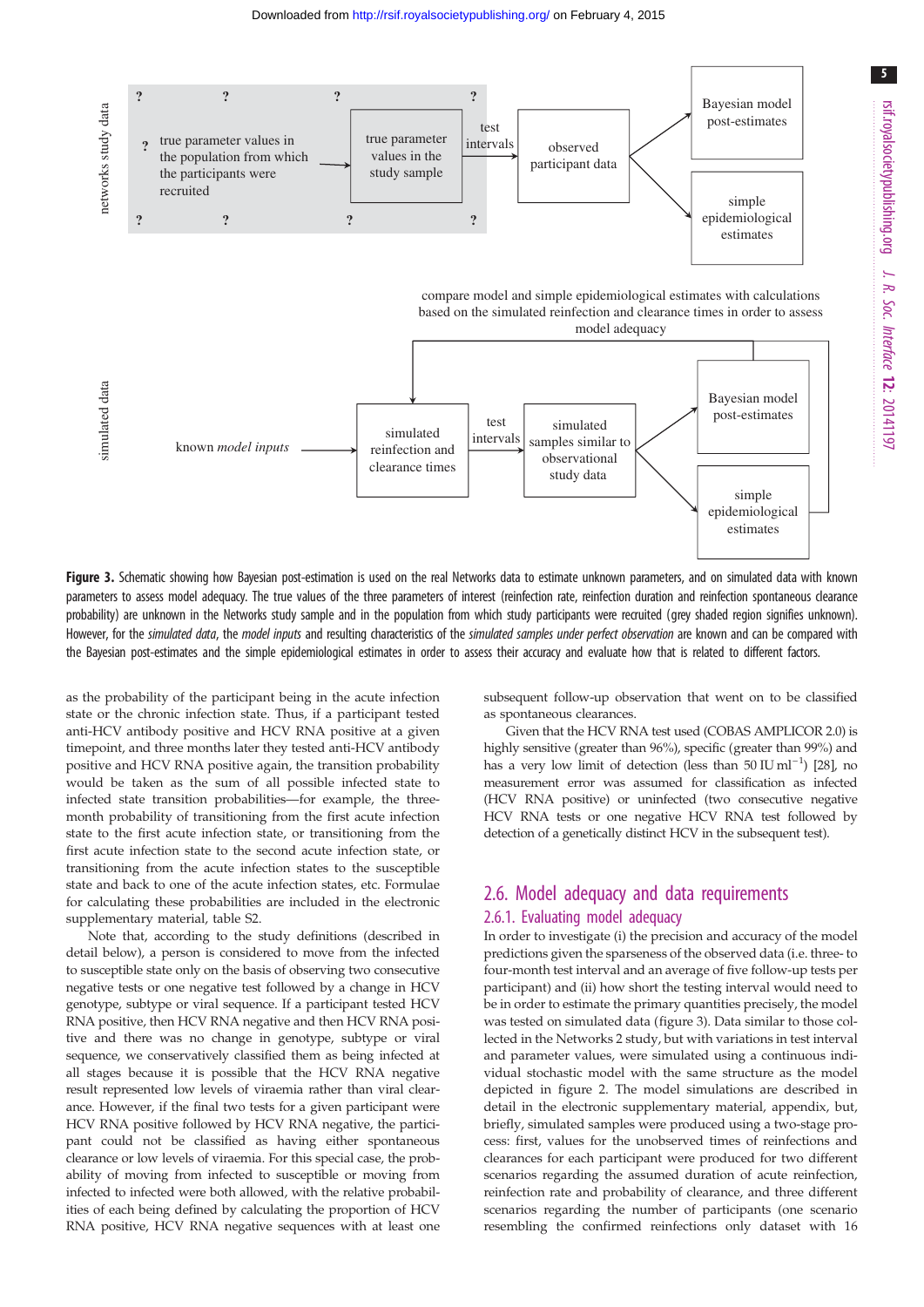### <span id="page-5-0"></span>Table 1. Simulation details.

|                                                                               | no. scenarios | details                                                                                                                                                                                                                              |
|-------------------------------------------------------------------------------|---------------|--------------------------------------------------------------------------------------------------------------------------------------------------------------------------------------------------------------------------------------|
| reinfection duration, reinfection rate and clearance probability <sup>a</sup> |               | scenario 1:<br>—mean duration $=$ 1 month<br>-mean rate $=$ 109 per 100 PY<br>$-$ clearance probability $= 0.93$<br>scenario 2:<br>—mean duration $=$ 2 months<br>-mean rate $=$ 72 per 100 PY<br>$-$ clearance probability $= 0.89$ |
| no. participants                                                              |               | 16, 46, 100                                                                                                                                                                                                                          |
| test interval                                                                 |               | 0.5, 1, 2, 4 months                                                                                                                                                                                                                  |
| repetitions                                                                   | 100           |                                                                                                                                                                                                                                      |
| total no. simulations                                                         | 2400          | $2 \times 3 \times 4 \times 100$                                                                                                                                                                                                     |

<sup>a</sup>Reinfection duration is modelled using a gamma distribution with variance equal to 0.5 and 2 for scenarios 1 and 2, respectively. Time to reinfection is modelled using an exponential distribution with mean time to reinfection equal to the inverse of the mean rate of reinfection, and variance equal to the inverse of the mean rate of reinfection squared.

participants, one resembling the confirmed and possible reinfections dataset with 46 participants, and a further scenario with a larger group of 100 participants). Second, observed event occurrence indicators were generated, following an observation scheme that mimicked that used in actual studies. Four different test intervals (half, one, two and four months) were used. The target analysis was applied to each of the resulting simulated samples. Simulations consisted of 100 repetitions of each sample, with each simulation representing a specified scenario with respect to the parameters of the model generating the actual event times, the chosen sample size and the observation scheme (i.e. the test interval). In total, there were 2 (two reinfection duration, reinfection rate and probability of clearance scenarios)  $\times$ 3 (low, medium or high numbers of participants)  $\times$  4 (four test interval scenarios)  $= 24$  scenarios simulated [\(figure 3](#page-4-0) and table 1).

Each simulated sample was analysed using the same methods used to analyse the Networks 2 observational study data to obtain estimates for the reinfection rate, clearance probability and duration of acute reinfection. The quality of the Bayesian model estimates derived using different test intervals was assessed against the characteristics of the simulated samples under perfect observation [\(figure 3](#page-4-0)), and the median (95% CrI) error was calculated across the 100 datasets.

## 2.7. Software

Study data were stored in MS Access and manipulated (including data cleaning and traditional statistical analysis) in STATA 11 (College Station, TX, 2011). All models were implemented in the R programming environment (v. 2.13.1) [[29](#page-12-0)].

# 3. Results

## 3.1. Analysis of observational data

### 3.1.1. Simple epidemiological approach

Forty-six participants were classified as susceptible to reinfection at some point during the study period, did not report having received antiviral therapy and had at least one subsequent follow-up test. Eligible participants had a median of five follow-up tests after becoming susceptible to reinfection (interquartile range: 3–10), and participants were susceptible

to reinfection for a total of 106 PY. Overall, nine confirmed reinfection events and 17 possible reinfection events were observed [[5\]](#page-11-0). Estimates for reinfection rate, duration of acute reinfection and reinfection clearance probability calculated using the simple epidemiological approach are presented in [table 2.](#page-6-0)

#### 3.1.2. Model-based approach

Model estimates for each of the parameters are presented in [table 2.](#page-6-0) Compared with estimates derived from epidemiological analyses, the model estimated reinfection rates were on average 2.5 (for confirmed and possible reinfections)–3.5 (for confirmed reinfections only) times greater, but they lacked certainty with very wide 95% CrIs (ranging from approx. 20 to over 200 per 100 PY). The model-estimated reinfection durations were shorter than the estimates derived using the simple epidemiological approach (one to two months compared with approx. four months for both reinfection classifications) but also had wide 95% CrIs. The modelestimates for spontaneous clearance probabilities were approximately 0.85–0.90 for both reinfection classifications (with CrIs ranging from 0.59 to 0.98 for confirmed reinfections only, and from 0.80 to 0.98 for confirmed or possible reinfections)—that is, on average, 50–70% greater than the epidemiological estimates. The model estimates for cumulative risk of persistent reinfection were 0.12 at 1 year, 0.52 at 5 years and 0.78 at 10 years for confirmed reinfections only ([figure 4](#page-6-0)). Results were similar for analyses of confirmed and possible reinfections.

## 3.1.3. Relationships between parameters

There was a strong inverse association between the model estimated reinfection rate and reinfection duration (electronic supplementary material, figure S1). This is because based on the available data it was equally likely that there were a relatively large number of short reinfections or smaller numbers of long reinfections. For the same reason, there was also a weaker association between reinfection rate and clearance probability (electronic supplementary material, figure S1).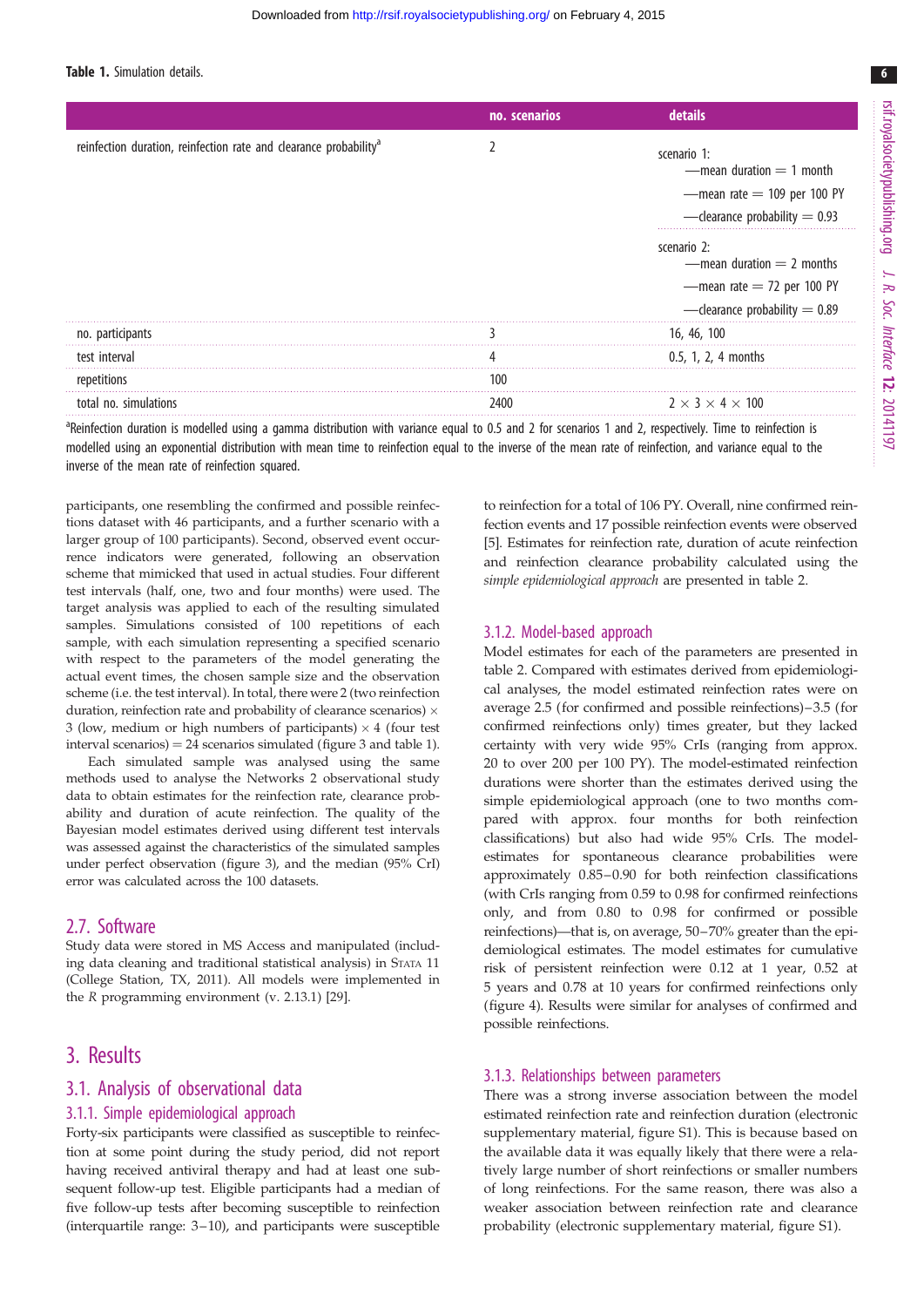<span id="page-6-0"></span>Table 2. Estimates calculated using the simple epidemiological approach and model-based approach for reinfection rate, duration of acute reinfection and reinfection clearance probability for the Networks 2 study. Simple epidemiological parameter estimates for reinfection rate and reinfection clearance probability are reported as mean (95% confidence interval); these are calculated based on the assumption that all reinfection events are independent and for consistency with model estimates do not account for within-person correlations. Estimates of reinfection clearance probability are calculated excluding events where there was no subsequent follow-up. Simple epidemiological estimates for duration of acute reinfection are reported as median (interquartile range). All model estimates are reported as median (95% CrI). PY, person-years.

|                                            | confirmed reinfections only |                     |  |
|--------------------------------------------|-----------------------------|---------------------|--|
| data characteristics                       |                             |                     |  |
| reinfection cases (n)                      | y                           | $\lambda$           |  |
| PY at risk of reinfection                  | 31                          | 106                 |  |
| clearance episodes (n)                     |                             |                     |  |
| simple epidemiological parameter estimates |                             |                     |  |
| reinfection rate (cases per 100 PY)        | $28.8(15.0-55.4)$           | $24.6(16.8-36.1)$   |  |
| reinfection clearance probability          | $0.50(0.16 - 0.84)$         | $0.59(0.36 - 0.79)$ |  |
| duration of acute reinfection (months)     | $3.5(2.5-11.2)$             | $4.1(3.0 - 7.7)$    |  |
| Bayesian model parameter estimates         |                             |                     |  |
| reinfection rate (cases per 100 PY)        | $104.1 (21.1 - 344.1)$      | $61.7(25.0-231.3)$  |  |
| reinfection clearance probability          | $0.84(0.59 - 0.98)$         | $0.90(0.80 - 0.98)$ |  |
| duration of acute reinfection (months)     | $1.3(0.3-4.1)$              | $2.5(0.3-5.2)$      |  |



Figure 4. Model estimated risk of persistent reinfection in the Networks study after  $1 - 10$  years for (*a*) confirmed and possible reinfections; and (b) confirmed reinfections only. All results are reported as median (95% CrI).

## 3.2. Analysis of simulated data

## 3.2.1. Simple epidemiological approach

Simulated samples were analysed using the naive and Bayesian approaches defined above. Estimates derived from the simulated samples by applying the simple epidemiological approach were compared with the characteristics of the simulated samples under perfect observation [\(figure 3](#page-4-0)). The estimates were biased towards underestimating the reinfection rates and spontaneous clearance probabilities, while overestimating the reinfection durations. As expected, the magnitude of the bias decreased as the testing interval decreased [\(figure 5](#page-7-0) and electronic supplementary material, figure S2).

## 3.2.2. Model-based approach

When compared with the characteristics of the simulated samples under perfect observation [\(figure 3](#page-4-0)), the Bayesian model estimates were much more accurate than the estimates calculated using the simple epidemiological approach; however, the quality of these estimates varied by the model inputs used to produce the simulated samples, and the test interval ([table 1\)](#page-5-0). Three primary parameters were estimated: reinfection rate, reinfection duration and spontaneous clearance probability. Of these, reinfection rate was the most challenging to estimate accurately. Estimates for the reinfection duration were closer to those of the simulated samples under perfect observation (the median error was within 1.2 months for all model scenarios) than were estimates for the reinfection rate (the median error ranged from approx. 0 to over 60 cases per 100 PY). Median model estimates for the spontaneous clearance probability were the most reliable of all the three parameters (the median error was less than 0.11 for all model scenarios).

Estimates for all parameters improved as the ratio of test interval to duration of acute reinfection decreased. When the test interval was half the duration of acute reinfection, the model estimates were unbiased and precise. By contrast, the estimates calculated using the simple epidemiological approach remained inaccurate regardless of the test interval ( [figure 5](#page-7-0) and electronic supplementary material, figure S2). Estimates for all parameters also improved as the number of participants increased from 16 to 46. Although they continued to improve as the number of participants increased from 46 to 100, the improvement was relatively small, with the most important factor influencing precision of estimates being the test interval once the number of participants was at least 46. For example, in the simulations with a model input mean duration of reinfection of one month, when the test interval is 0.5 months, the credible interval for the error in reinfection rate was close to  $\pm 30$  cases per 100 PY with both 46 participants and 100 participants. Similarly, the credible interval for reinfection duration error was within approximately  $\pm 0.5$  months, and the credible interval for the error in probability of spontaneous clearance was approximately  $\pm 0.05$  regardless of whether there were 46 or 100 participants. By contrast, estimates were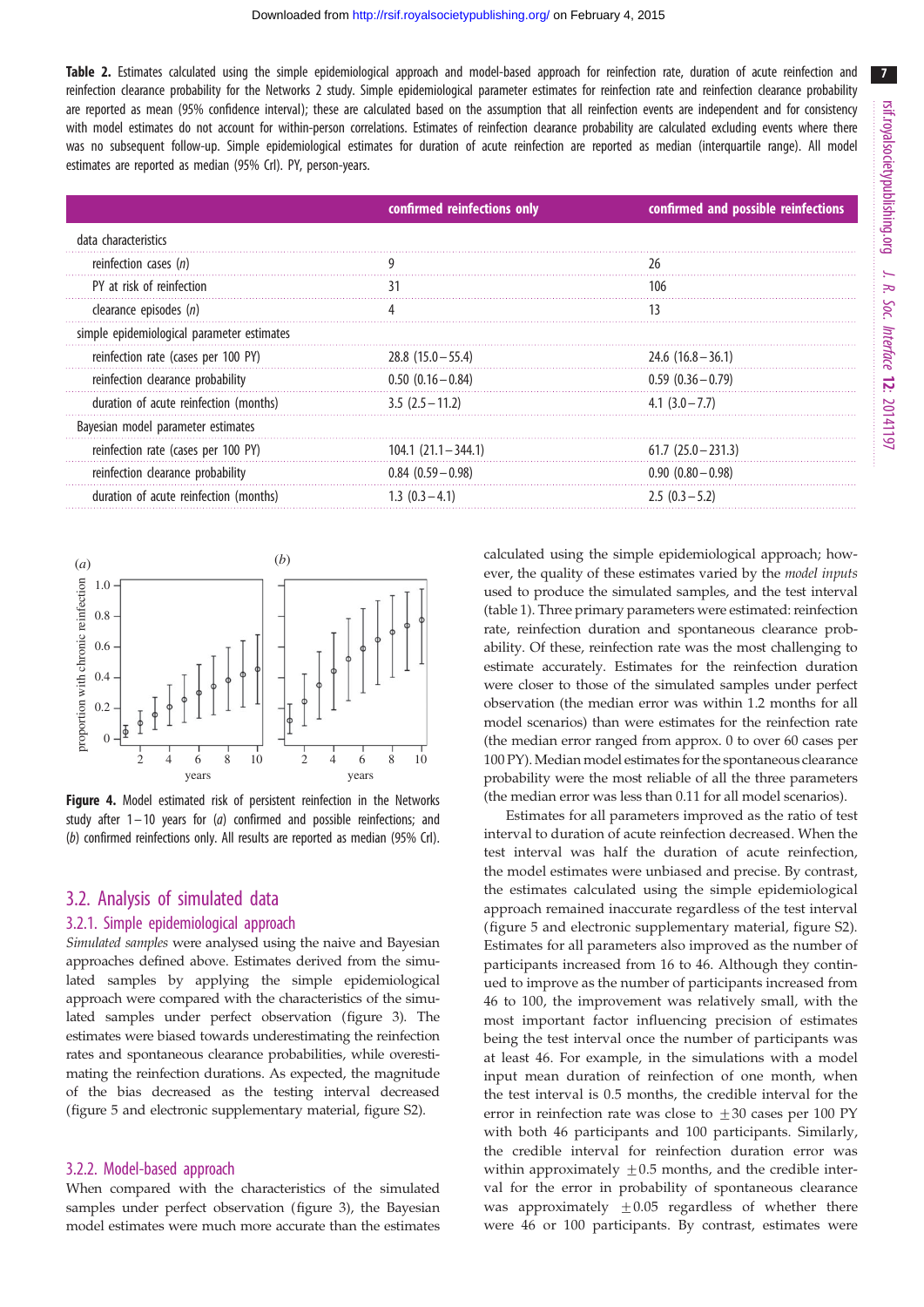<span id="page-7-0"></span>

Figure 5.  $(a-c)$  Estimates and errors for reinfection rate, duration of reinfection and spontaneous clearance, by test interval for the simulated observational data: traditional epidemiological methods compared with model-based approach. Grey, estimates calculated using model-based approach. Blue, estimates calculated using traditional epidemiological methods. Horizontal dotted lines indicate 'true' inputs. Model inputs: mean reinfection duration  $= 1$  month (median duration  $= 0.8$ months), reinfection duration modelled using a gamma distribution with the variance equal to 0.5 months. Mean reinfection rate = 109 per 100 PY. Time to reinfection modelled using an exponential distribution with mean time to reinfection equal to the inverse of the mean rate of reinfection, and variance equal to the inverse of the mean rate of reinfection squared. Reinfection clearance probability  $= 0.93$ . Errors are relative to the characteristics of the simulated samples under perfect observation. Horizontal dotted lines in the estimate plots indicate 'true' inputs; horizontal dotted lines in the error plots indicate no error (error = 0).

less precise when only 16 participants were modelled and were biased when the test interval was greater than the average duration of reinfection.

## 4. Discussion

The aim of this study was to investigate the HCV reinfection rate, probability of spontaneous clearance in reinfection and duration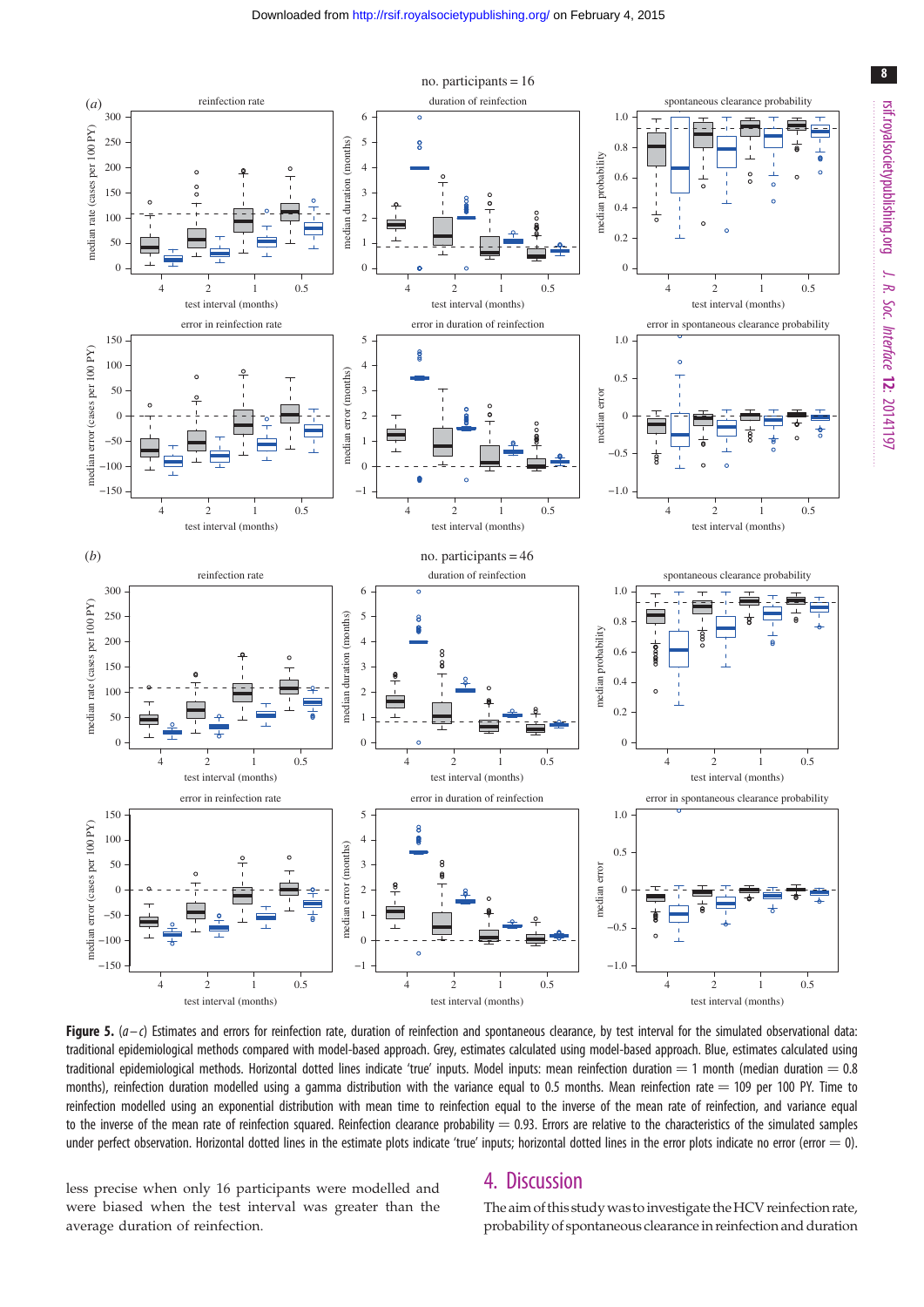

Figure 5. (Continued.)

of reinfection from a sparse dataset with a three-month testing interval. A hidden Markov infection transition model was fitted using Bayesian post-estimation. Simulation studies were used to test the method and investigate data requirements for future studies. Findings indicated that HCV reinfections have a high spontaneous clearance probability. The duration of HCV reinfection is likely to be short relative to primary infection and HCV reinfections are likely to occur very frequently, but additional data are required to confirm these findings. Simulation study findings highlighted the importance of frequency of testing in observational studies of HCV reinfection for producing unbiased and precise estimates of reinfection-related parameters. This methodology is not just useful for investigating HCV reinfection, but can also be applied to other infectious diseases for which reinfection or asymptomatic recurrences are difficult to discern clinically but important epidemiologically; including chlamydia, herpes simplex virus 2 (HSV-2) and tuberculosis [\[30](#page-12-0)–[33\]](#page-12-0).

The approach used in this paper provides important insights into the process of reinfection and clearance for the Melbourne Network study. The spontaneous clearance probability was estimated to be about 0.85 – 0.90 using the hidden Markov infection transition model; this compares to a simple epidemiological estimate of approximately 0.50 – 0.60. The main difference between the two estimates is that the simple epidemiological estimate assumes that the reinfections that have been observed are representative of all reinfections in the study population, whereas the model-based estimate accounts for the fact that spontaneously clearing reinfections are less likely to be observed because they may fall between study visits. The hidden Markov infection transition model estimate in particular is very high (much higher than the spontaneous clearance probability in primary infection—approx. 0.25 [[3](#page-11-0)[,26\]](#page-12-0)), suggesting either that HCV infection confers partial acquired immunity against future persistent infection even if there is no immunity against future self-limiting infection or that individuals who clear primary HCV infection have characteristics that protect them from HCV infections. This is consistent with a previous observational study that found that, within eight individuals, the duration of primary infection tended to be longer than the duration of reinfection and the spontaneous clearance probability was high [[7](#page-11-0)]. This finding has implications for vaccine development, suggesting that it may be possible to develop a vaccine that protects against persistent HCV infection.

The 'simple epidemiological' approach that has been used in this paper as a comparison for the model-based approach has been used in many epidemiological studies of HCV reinfection (e.g. [[7](#page-11-0),[9,10](#page-11-0),[12,15\]](#page-11-0)). However, more complex approaches are available and have been used in some studies. Kaplan–Meier survival times have been used to estimate the proportion of reinfections that are self-limiting in the context of censored data, where participants may clear after having been lost to follow-up or after the study is completed [[20\]](#page-11-0). A number of Cox-like regression methods are available for investigating factors associated with the hazard of recurrent events [[34\]](#page-12-0), and some have been used in the context of HCV reinfection [[5](#page-11-0)]. However, these methods do not account for the possibility that some (or many) of the reinfections are likely to have been missed in between study visits. Methods that incorporate interval censoring can be used to account for intermittent sampling when participants drop out of the study and re-enter [[20\]](#page-11-0). However, even these methods are not appropriate for the situation where events can be missed in between any two study visits, even when participants attend regularly. The problem of estimating recurrent event data from length-biased samples has been recognized previously. Cook and Lawless [[35\]](#page-12-0) provide a bibliography of research in this area and distinguish two types of situations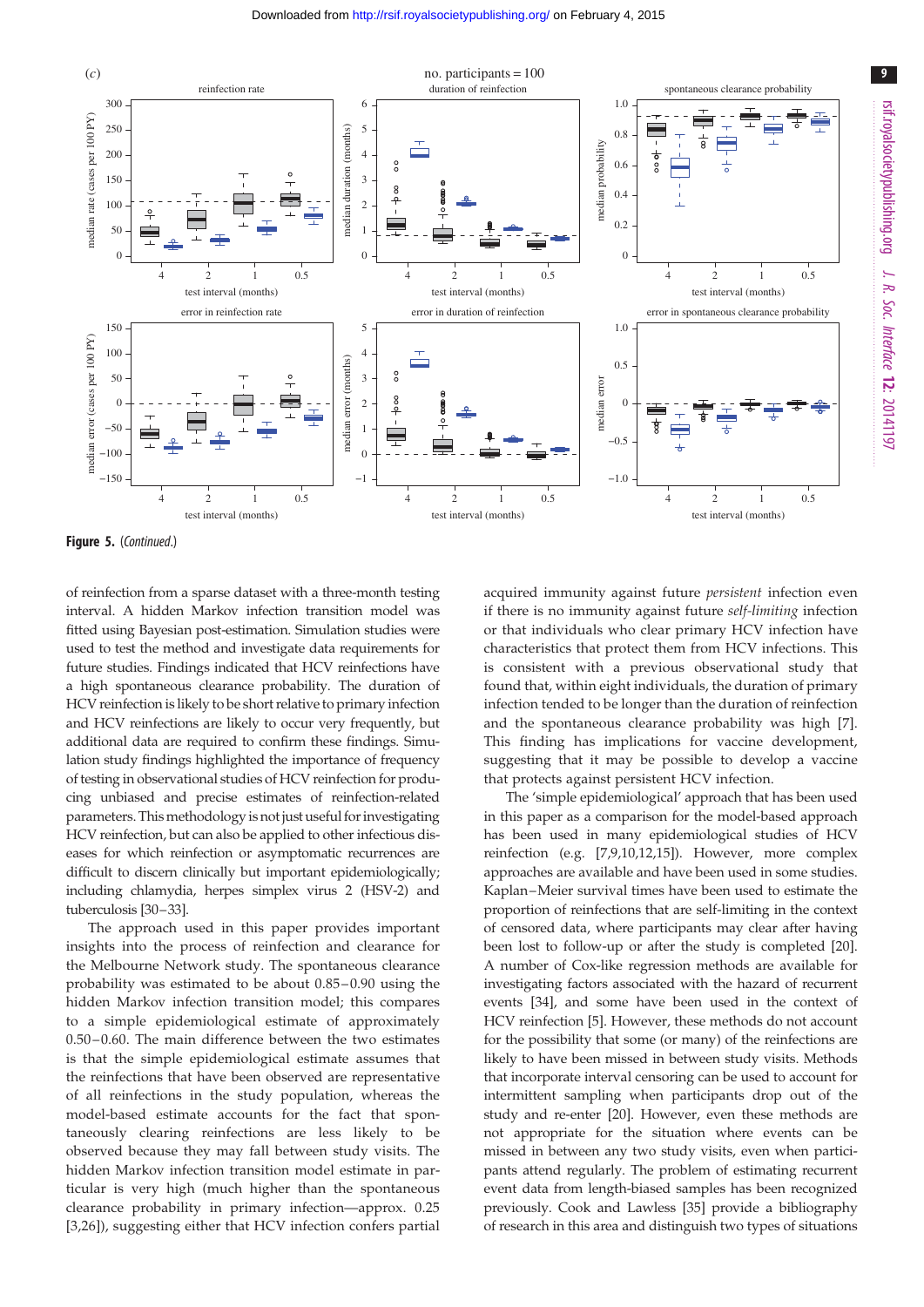

Figure 6. The per cent of self-limiting reinfections with at least two HCV RNA positive tests in simulated data. Simulated datasets with 100 participants.

in which participants in recurrent event studies are sampled only intermittently during follow-up [[35\]](#page-12-0). In the first, the number of events and the times at which they occurred can be ascertained retrospectively—for example, if participants keep diaries of the events as they occur but only present to study personnel intermittently. In the second case, the number of events can be ascertained retrospectively but the timing cannot—for example, tumours that are detected using medical imaging technologies. In the context of HCV reinfection, the situation is even more complex in that neither the number of events that have been missed nor the event times can be ascertained retrospectively. In this study, a hidden Markov infection transition model was used to estimate HCV reinfection rates, durations and spontaneous clearance probabilities given that reinfections were probably missed between study visits.

All analyseswere undertaken for both confirmed reinfections only and a combination of confirmed and possible reinfections. Confirmed reinfections represent the gold standard, whereas analyses that include possible reinfections may be subject to misclassification errors, where some transient fluctuations in viral load may have been classified as possible reinfections. This has been shown to occur after more than six months of sustained viraemia [\[8,](#page-11-0)[36\]](#page-12-0), but is rare after 10 weeks of undetectability (as occurred for all spontaneous clearances in the Networks 2 study), making misclassification unlikely but still possible in the data used here. With respect to the reinfection duration estimates, the slightly longer durations estimated when including possible reinfections as well as confirmed reinfections may be due to such misclassification errors. Indeed, longer reinfection durations and reduced precision were observed when possible reinfections were included in addition to confirmed reinfections. However, limiting the analyses to confirmed reinfections resulted in fewer participants and reinfection events. Including multiple scenarios for the number of the participants in the simulated samples demonstrated that model estimates were more accurate and precise when applied to larger datasets. Ideally, when sufficient data exist, the modelling approach outlined here would be applied to a larger dataset of confirmed

reinfections only. Such a dataset would include at least 40 – 50 participants who have spontaneously cleared a previous HCV infection. Given that approximately 25% of primary HCV infections clear spontaneously and assuming an attrition rate of 25%, approximately 215– 265 participants with primary HCV infection would need to be followed in order to identify a sufficient number of participants to study for reinfection (a large but realistically achievable cohort).

As expected, the simulation studies indicate that greater precision can be achieved by increasing the number of participants, or increasing the frequency of testing, demonstrating that the model developed is likely to produce more reliable estimates if applied to a greater quantity of data. However, once the number of participants was greater than or equal to 46, increases in the number of participants resulted in only relatively small increases in precision compared with increases in the frequency of testing. Simulation results indicate that ideally the test interval should be around half the average duration of reinfection; however, in practice, the average duration of reinfection is unknown. This raises the question of how short the test interval needs to be. In an observational study, if the test interval is greater than the duration of spontaneously clearing reinfections, then at best there will only be one HCV RNA positive test for each reinfection. As the test interval decreases, approaching or becoming less than the reinfection duration, the likelihood of having two positive tests for each reinfection increases. This can be illustrated using the simulated data (figure 6). While it is not a guarantee that the test interval is sufficiently short, aiming for two positive tests in at least one-third of spontaneously clearing reinfections could be used as a rule of thumb for assessing whether the frequency of testing is sufficient. This has been achieved in one study with a one-month testing interval, where four out of 10 spontaneously clearing reinfections had two viraemic time points ([table 3\)](#page-10-0). Although the number of events is small, this may indicate that a one-month test interval is sufficiently short.

Future work could apply and validate this model with larger datasets. Indeed, one of the advantages of the Bayesian methods used in this study is that they allow incremental refinement of results as more information is accrued. Specifically, the posterior estimates of this study could be used as

rsif.royalsocietypublishing.org

J. R.Soc.

Interface

12: 20141197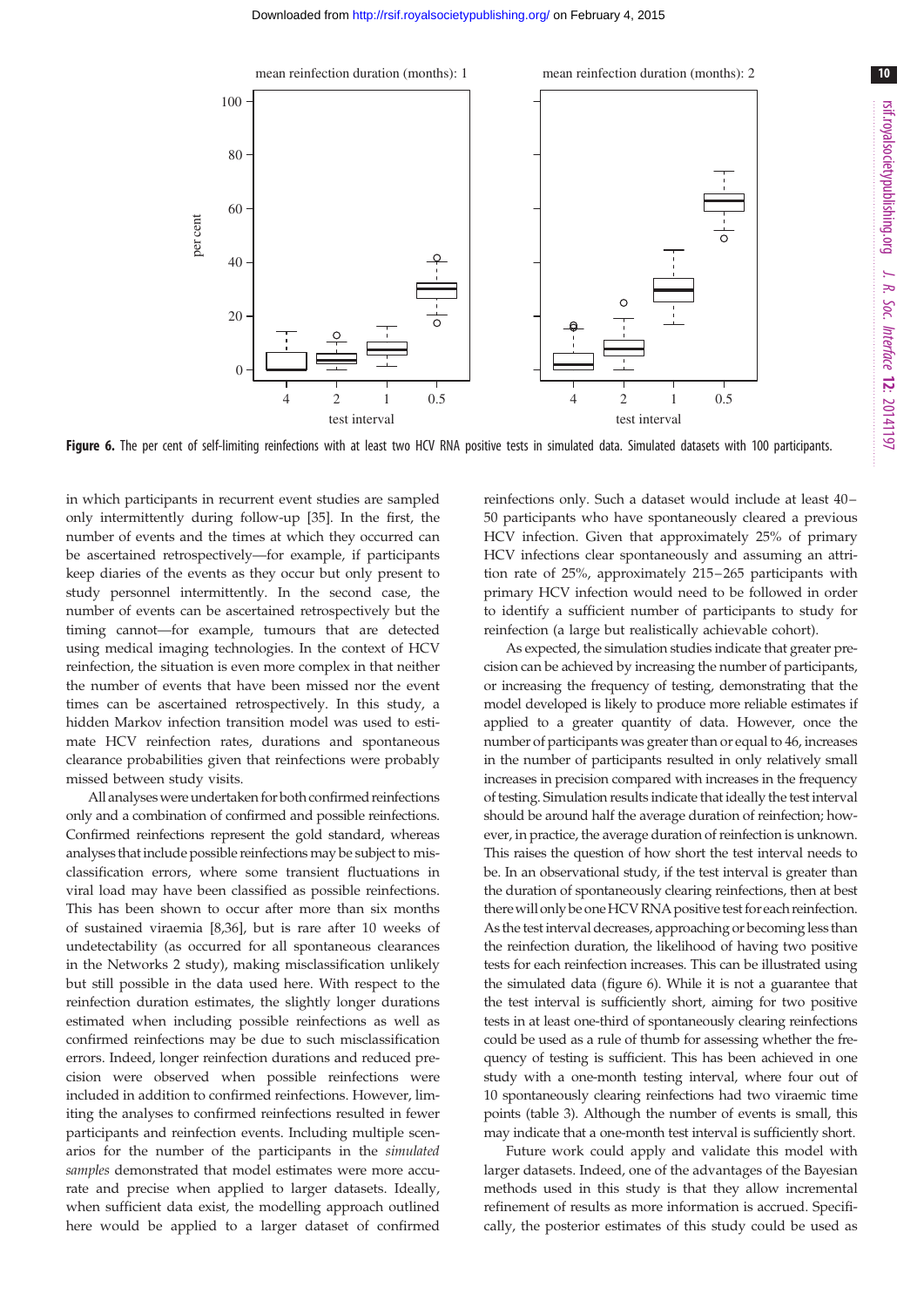<span id="page-10-0"></span>Table 3. The percentage of spontaneous clearing reinfections that have multiple viraemic time points reported in the published literature and in this study, by test interval.

| test<br>interval<br>(months) | study                     | spontaneously<br><b>clearing infections</b><br>$\overline{(\text{confirmed})}$ $\overline{n}$ | confirmed<br>infections with<br>multiple viraemic<br>time points $n$ (%) | spontaneously<br>clearing infections<br>(confirmed or<br>possible) n | confirmed or possible<br>infections with<br>multiple viraemic<br>time points $n$ (%) |
|------------------------------|---------------------------|-----------------------------------------------------------------------------------------------|--------------------------------------------------------------------------|----------------------------------------------------------------------|--------------------------------------------------------------------------------------|
|                              | Osburn et al. [7]         |                                                                                               | 4 (40)                                                                   |                                                                      | 4(40)                                                                                |
|                              | Page et al. [8]           |                                                                                               | 0 (0)                                                                    |                                                                      |                                                                                      |
|                              | total                     |                                                                                               |                                                                          |                                                                      |                                                                                      |
|                              | Grebely <i>et al.</i> [6] |                                                                                               | 0 (0)                                                                    |                                                                      | 0 (O)                                                                                |
|                              | Networks study            |                                                                                               | 1(25)                                                                    | 13                                                                   | 3 (23)                                                                               |
|                              | total                     |                                                                                               | 1 (20)                                                                   | 15                                                                   | 3 (20)                                                                               |
| n                            | Micallef et al. [14]      |                                                                                               | (50)                                                                     |                                                                      | (33)                                                                                 |
|                              | van de Laar et al. [10]   |                                                                                               | $0 \;$ (n.a.)                                                            |                                                                      |                                                                                      |
|                              |                           |                                                                                               |                                                                          |                                                                      |                                                                                      |

J. R. Soc. Interface 12: 20141197

prior probabilities for future studies with similar design. In this way, study information can be pooled to improve the utility of the data and increase the precision of estimates. In addition, reinfection rates in a variety of contexts and populations can be inferred and compared without needing to spend valuable resources following each population equally frequently. In some cases, where the population of interest is difficult to follow frequently, this is not only a matter of efficient use of resources but allows reinfection rates to be measured where otherwise this would not be possible.

Estimating the timing and frequency of events that can occur between study visits is relevant not only to HCV but also to a range of other infectious diseases. Asymptomatic reinfection with chlamydia, gonorrhoea, malaria, tuberculosis and pertussis among other infections is common and potentially relevant to disease transmission and pathogenesis [[30](#page-12-0) –[33\]](#page-12-0). In the context of chlamydia infection, modelling studies have shown that asymptomatic reinfections occurring between chlamydia tests can affect epidemiological estimates of chlamydia duration, incidence and prevalence [\[37](#page-12-0)], and can also make retesting policies ineffectual if most reinfections occur earlier than people commonly present for retesting [\[38](#page-12-0)]. Herpes simplex virus (HSV) (particularly type 2) has periods of asymptomatic viral recurrence. HSV-2 asymptomatic viral shedding occurs frequently and is thought to be crucial for onward transmission of the virus [[39,40](#page-12-0)]. HIV viral load is also an important predictor of HIV transmission, which has become very topical recently in the context of HIV antiretroviral treatment being used to prevent HIV transmission [\[41](#page-12-0)]. Estimating the frequency and duration of viral breakthrough (that is, a detectable HIV viral load) when on antiretroviral treatment is important for understanding transmissibility in the era of antiretrovirals. The methods presented in this paper can be adapted to studying these (and other) examples of asymptomatic reinfection and/or viral recurrence.

## 4.1. Limitations

The model includes a number of simplifying assumptions. We did not test the validity of the infection transition model [\(figure 2](#page-3-0)) and the superiority of our methods compared with the simple epidemiological approach can only be taken in the context of this assumption. The model constructed, however, is based on the current understanding of the biology of HCV and can account for the observations of changing infection status. Whether reinfection rates or clearance probabilities change after multiple reinfections is unknown (only very few cases of multiple consecutive infection have been reported [[7,8\]](#page-11-0)); therefore, we assumed that the rate of reinfection and clearance probability were constant over time. Further, it is not known whether heterologous exposure to different HCV genotypes affects spontaneous clearance of HCV reinfection, so the issue of cross-genotype protection was not addressed. Finally, we have previously shown that reinfection rates differ by injecting risk [\[15](#page-11-0)], and a number of studies have shown that gender, IL28B genotype, and other host factors affect spontaneous clearance in primary HCV infection [\[42](#page-12-0)–[44](#page-12-0)]. However, because our analysis already involved inferring three parameters (reinfection rate, reinfection duration and clearance probability), on the basis of 26 observed confirmed or possible reinfection events, we did not include additional complexity but assumed similar reinfection rates and reinfection duration for all participants. While we did allow for random variation in the times to reinfection and clearance events, which will have accounted for some of the variation in rates of infection and clearance, when sufficient data exist ideally future studies will investigate the effect of these confounding factors.

In addition to limitations associated with model assumptions, observational data were drawn from a convenience sample of PWIDs, so results cannot necessarily be generalized. The sample was recruited from street-based illicit drug markets and participants reported relatively risky injecting behaviour, so they are likely to represent a high-risk population for HCV acquisition [\[23](#page-11-0)]. Finally, analyses presented here were repeated for confirmed reinfections only and for confirmed and possible reinfections. As discussed in more detail above, the analyses that included possible reinfections are subject to misclassification errors and the analyses that included confirmed reinfections only are limited by the small quantity of data.

Finally, whereas under observational study conditions test intervals vary between and within participants, the simulated samples were produced using fixed test intervals. However, additional simulations (not shown) including random variability in test interval length showed it did not affect results.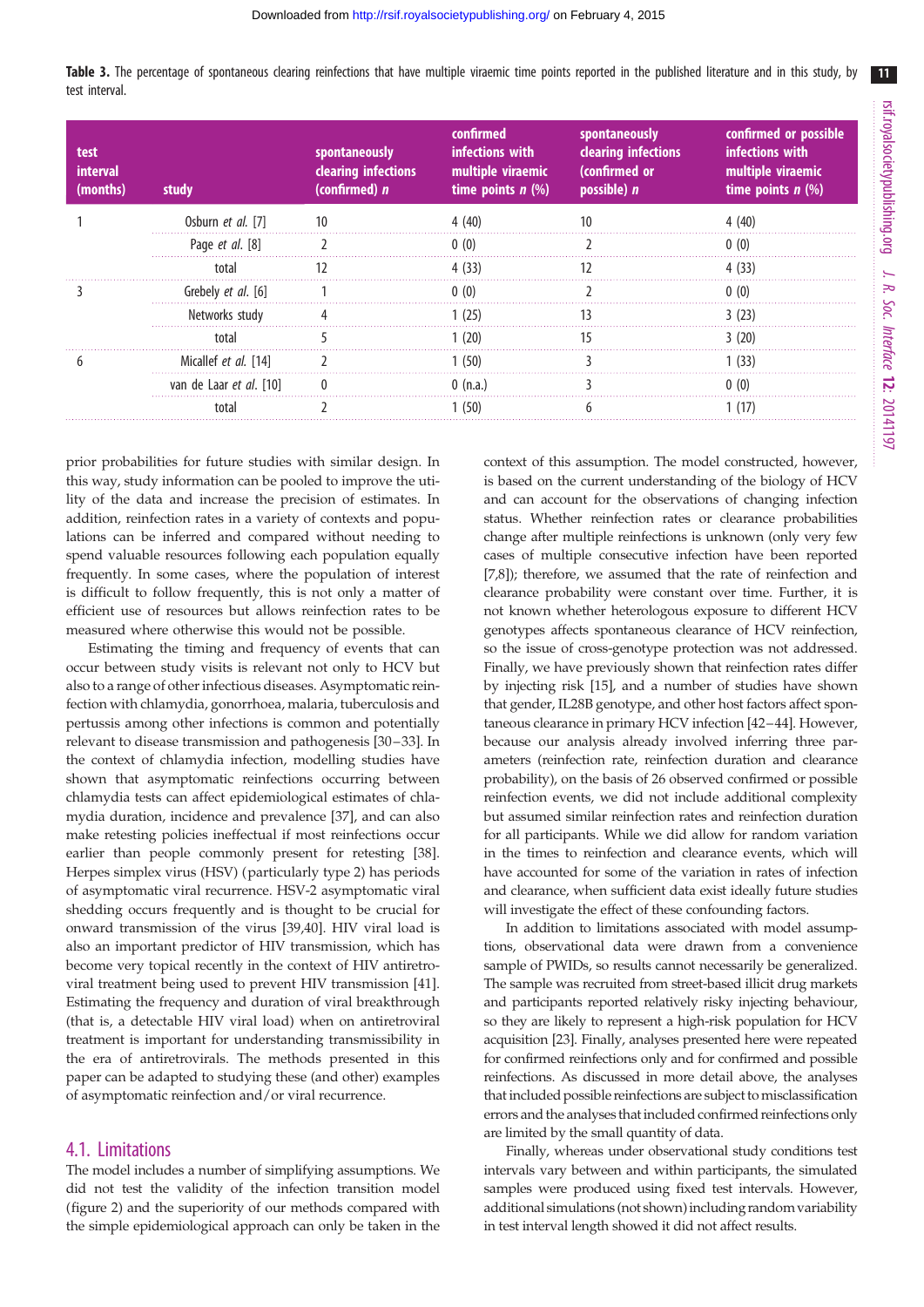# <span id="page-11-0"></span>5. Conclusion

In this paper, we presented an analytical method for estimating HCV reinfection rates and related measures that provides useful information about possible sources and magnitude of bias in estimates of reinfection rates, probability of reinfection clearance and duration or reinfection. Model estimates suggested that spontaneous clearance probability is high. Our findings suggest that the duration of spontaneously clearing reinfection is about one month; however, this result needs to be confirmed with additional data. In order to produce precise estimates, observational study data with test intervals equal to or shorter than the duration of reinfection are required. This method can also be applied to other diseases with asymptomatic reinfection and/or viral recurrence.

Ethics statement. Ethical approval for the study was obtained from the Victorian Department of Human Health Research Ethics Committee (project 02/05).

Data accessibility. Networks study data and stored blood samples can be accessed for collaborative research projects subject to approval by the study investigators and the relevant human research ethics committee. Acknowledgements. We would like to acknowledge Scott Bowden and Lilly Tracy for conducting the laboratory tests; Peter Higgs for leading the fieldwork team; the fieldworkers, My Li Thach, Stuart Armstrong, Rebecca Winter, Duyen Duong, Danielle Collins, DeArne Quelch, Shelley Cogger, Daniel O'Keefe and Cerissa Papanastasiou; Campbell Aitken for his leadership and contribution to the Networks 2 study; and the study participants for their support and commitment to the study.

Funding statement. This work was supported by Australia's National Health and Medical Research Council (project grant 331312, postgraduate scholarship to R.S.D., Career Development Fellowship to J.G., Senior Research Fellowship to M.H.); the Victorian Department of Human Services (public health research grant, 2008–09); the Australian Centre for HIV and Hepatitis Virology Research (ACH2); the Victorian Operational Infrastructure Support Program; the Burnet Institute; the NHMRC Centre for Research Excellence into Injecting Drug Use; and the UK's Medical Research Council (New Investigators Award to P.V. (G0701627)).

# **References**

- 1. Mohd Hanafiah K, Groeger J, Flaxman AD, Wiersma ST. 2013 Global epidemiology of hepatitis C virus infection: new estimates of age-specific antibody to HCV seroprevalence. Hepatology 57, 1333 – 1342. [\(doi:10.1002/hep.26141\)](http://dx.doi.org/10.1002/hep.26141)
- 2. Nelson PK, Mathers BM, Cowie B, Hagan H, Des Jarlais D, Horyniak D, Degenhardt L. 2011 Global epidemiology of hepatitis B and hepatitis C in people who inject drugs: results of systematic reviews. Lancet 378, 571 – 583. [\(doi:10.1016/s0140-](http://dx.doi.org/10.1016/s0140-6736(11)61097-0) [6736\(11\)61097-0\)](http://dx.doi.org/10.1016/s0140-6736(11)61097-0)
- 3. Micallef JM, Kaldor JM, Dore GJ. 2006 Spontaneous viral clearance following acute hepatitis C infection: a systematic review of longitudinal studies. J. Viral Hepat. 13, 34 – 41. [\(doi:10.1111/j.1365-2893.2005.](http://dx.doi.org/10.1111/j.1365-2893.2005.00651.x.) [00651.x.](http://dx.doi.org/10.1111/j.1365-2893.2005.00651.x.))
- 4. Doyle JS, Aspinall E, Liew D, Thompson AJ, Hellard ME. 2013 Current and emerging antiviral treatments for hepatitis C infection. Br. J. Clin. Pharmacol. 75, 931– 943. ([doi:10.1111/j.1365-2125.2012.04419.x.](http://dx.doi.org/10.1111/j.1365-2125.2012.04419.x.))
- 5. Sacks-Davis R et al. 2013 High rates of hepatitis C virus reinfection and spontaneous clearance of reinfection in people who inject drugs: a prospective cohort study. PLoS ONE 8, e80216. ([doi:10.1371/](http://dx.doi.org/10.1371/journal.pone.0080216) [journal.pone.0080216\)](http://dx.doi.org/10.1371/journal.pone.0080216)
- 6. Grebely J et al. 2012 Hepatitis C virus reinfection and superinfection among treated and untreated participants with recent infection. Hepatology 55, 1058 – 1069. [\(doi:10.1002/hep.24754\)](http://dx.doi.org/10.1002/hep.24754)
- 7. Osburn WO, Fisher BE, Dowd KA, Urban G, Liu L, Ray SC, Thomas DL, Cox AL. 2010 Spontaneous control of primary hepatitis C virus infection and immunity against persistent reinfection. Gastroenterology 138, 315– 324. ([doi:10.1053/j.](http://dx.doi.org/10.1053/j.gastro.2009.09.017) [gastro.2009.09.017](http://dx.doi.org/10.1053/j.gastro.2009.09.017))
- 8. Page K et al. 2013 Frequent longitudinal sampling of hepatitis C virus infection in injection drug users reveals intermittently detectable viremia and reinfection. Clin. Infect. Dis. 56, 405 – 413. ([doi:10.](http://dx.doi.org/10.1093/cid/cis921) [1093/cid/cis921](http://dx.doi.org/10.1093/cid/cis921))
- 9. Pham ST, Bull RA, Bennett JM, Rawlinson WD, Dore GJ, Lloyd AR, White PA. 2010 Frequent multiple hepatitis C virus infections among injection drug users in a prison setting. Hepatology 52, 1564– 1572. [\(doi:10.1002/hep.23885\)](http://dx.doi.org/10.1002/hep.23885)
- 10. van de Laar TJW, Molenkamp R, van den Berg C, Schinkel J, Beld MGHM, Prins M, Coutinho RA, Bruisten SM. 2009 Frequent HCV reinfection and superinfection in a cohort of injecting drug users in Amsterdam. J. Hepatol. 51, 667– 674. [\(doi:10.1016/](http://dx.doi.org/10.1016/j.jhep.2009.05.027) [j.jhep.2009.05.027\)](http://dx.doi.org/10.1016/j.jhep.2009.05.027)
- 11. Lambers FA, Prins M, Thomas X, Molenkamp R, Kwa D, Brinkman K, van der Meer JT, Schinkel J. 2011 Alarming incidence of hepatitis C virus re-infection after treatment of sexually acquired acute hepatitis C virus infection in HIV-infected MSM. AIDS 25, F21 – F27. ([doi:10.1097/QAD.0b013e32834bac44\)](http://dx.doi.org/10.1097/QAD.0b013e32834bac44)
- 12. Grebely J, Conway B, Raffa JD, Lai C, Krajden M, Tyndall MW. 2006 Hepatitis C virus reinfection in injection drug users. Hepatology 44, 1139 - 1145. [\(doi:10.1002/hep.21376\)](http://dx.doi.org/10.1002/hep.21376)
- 13. Mehta SH, Cox A, Hoover DR, Wang XH, Mao Q, Ray S, Strathdee SA, Vlahov D, Thomas DL. 2002 Protection against persistence of hepatitis C. Lancet 359, 1478 – 1483. [\(doi:10.1016/S0140-](http://dx.doi.org/10.1016/S0140-6736(02)08435-0) [6736\(02\)08435-0](http://dx.doi.org/10.1016/S0140-6736(02)08435-0))
- 14. Micallef JM, Macdonald V, Jauncey M, Amin J, Rawlinson W, van Beek I, Kaldor JM, White PA, Dore GJ. 2007 High incidence of hepatitis C virus reinfection within a cohort of injecting drug users. J. Viral Hepat. 14, 413– 418. [\(doi:10.1111/j.1365-](http://dx.doi.org/10.1111/j.1365-2893.2006.00812.x) [2893.2006.00812.x\)](http://dx.doi.org/10.1111/j.1365-2893.2006.00812.x)
- 15. Aitken CK, Lewis J, Tracy SL, Spelman T, Bowden DS, Bharadwaj M, Drummer H, Hellard M. 2008 High incidence of hepatitis C virus reinfection in a cohort of injecting drug users. Hepatology 48, 1746 - 1752. [\(doi:10.1002/hep.22534\)](http://dx.doi.org/10.1002/hep.22534)
- 16. Currie SL, Ryan JC, Tracy D, Wright TL, George S, McQuaid R, Kim M, Shen H, Monto A. 2008 A prospective study to examine persistent HCV

reinfection in injection drug users who have previously cleared the virus. [Erratum in *Drug* Alcohol Depend. 2008 96, 192.] Drug Alcohol Depend. 93, 148– 154. [\(doi:10.1016/j.drugalcdep.](http://dx.doi.org/10.1016/j.drugalcdep.2007.09.011) [2007.09.011](http://dx.doi.org/10.1016/j.drugalcdep.2007.09.011))

- 17. Larsen C et al. 2011 Gaining greater insight into HCV emergence in HIV-infected men who have sex with men: the HEPAIG study. PLoS ONE 6, e29322. ([doi:10.1371/journal.pone.0029322](http://dx.doi.org/10.1371/journal.pone.0029322))
- 18. Martin TCS, Martin NK, Hickman M, Vickerman P, Page EE, Everett R, Gazzard BG, Nelson M. 2013 HCV reinfection incidence and treatment outcome among HIV-positive MSM in London. AIDS 27, 2551– 2557. ([doi:10.1097/QAD.1090b1013](http://dx.doi.org/10.1097/QAD.1090b1013e32836381cc) [e32836381cc](http://dx.doi.org/10.1097/QAD.1090b1013e32836381cc))
- 19. Cox AL, Thomas DL. 2013 Hepatitis C virus vaccines among people who inject drugs. Clin. Infect. Dis. 57, S46 – S50. ([doi:10.1093/cid/cit329](http://dx.doi.org/10.1093/cid/cit329))
- 20. Page K et al. 2009 Acute hepatitis C virus infection in young adult injection drug users: a prospective study of incident infection, resolution, and reinfection. J. Infect. Dis. 200, 1216 – 1226. [\(doi:10.](http://dx.doi.org/10.1086/605947) [1086/605947\)](http://dx.doi.org/10.1086/605947)
- 21. Vickerman P et al. 2012 The more you look the more you find—effects of hepatitis C virus testing interval on re-infection incidence and clearance: implications for future vaccine study design. J. Infect. Dis. 205, 1342 – 1350. ([doi:10.1093/infdis/](http://dx.doi.org/10.1093/infdis/jis213) [jis213\)](http://dx.doi.org/10.1093/infdis/jis213)
- 22. Grebely J, Thomas DL, Dore GJ. 2009 HCV reinfection studies and the door to vaccine development. J. Hepatol. 51, 628– 631. [\(doi:10.](http://dx.doi.org/10.1016/j.jhep.2009.07.002) [1016/j.jhep.2009.07.002](http://dx.doi.org/10.1016/j.jhep.2009.07.002))
- 23. Miller ER, Hellard ME, Bowden S, Bharadwaj M, Aitken CK. 2009 Markers and risk factors for HCV, HBV and HIV in a network of injecting drug users in Melbourne, Australia. J. Infect. 58, 375 – 382. ([doi:10.1016/j.jinf.2009.02.014](http://dx.doi.org/10.1016/j.jinf.2009.02.014))
- 24. Lloyd AL. 2001 Destabilization of epidemic models with the inclusion of realistic distributions of